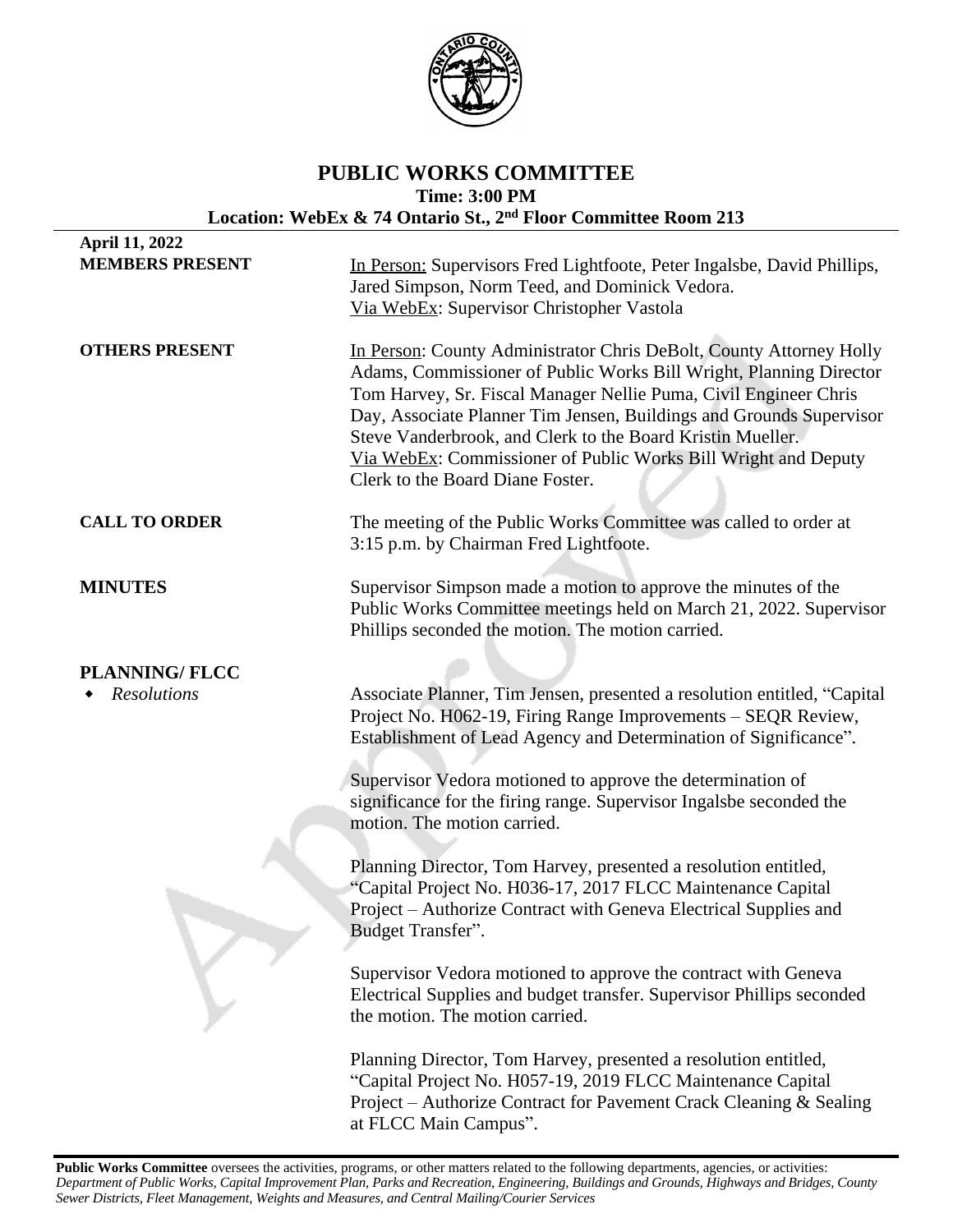Supervisor Ingalsbe motioned to approve the contract for pavement crack cleaning and sealing. Supervisor Teed seconded the motion. The motion carried.

Planning Director, Tom Harvey, presented a resolution entitled, "Capital Project No. H057-19, 2019 FLCC Maintenance Capital Project – Authorize Contract for Micro Paving at FLCC Main Campus".

Supervisor Phillips motioned to approve the contract for micro paving the FLCC main campus. Supervisor Simpson seconded the motion. The motion carried.

Planning Director, Tom Harvey, presented a resolution entitled, "Capital Project No. H068-20, FLCC Nursing Expansion – Contract Amendment with Graybar".

Supervisor Vedora motioned to approve the contract amendment with Graybar. Supervisor Phillips seconded the motion. The motion carried.

Planning Director, Tom Harvey, presented a resolution entitled, "Establish Capital Project No. H085-22 - FLCC Facilities Master Plan Update Project".

Supervisor Vedora motioned to approve the establishment of Capital Project No. H085-22. Supervisor Phillips seconded the motion. The motion carried.

Planning Director, Tom Harvey, presented a resolution entitled, "Creation of Special Committee to Oversee the FLCC Facilities Master Plan Update Project".

Supervisor Teed motioned to approve the creation of a special committee to oversee the FLCC facilities master plan update project. Supervisor Simpson seconded the motion. The motion carried.

Planning Director, Tom Harvey, presented a resolution entitled, "Approval of Supplemental Agreement with the Friends of CMAC Concerning the Headliner Lounge Two Story Tent at CMAC".

Supervisor Ingalsbe motioned to approve the supplemental agreement with the Friends of CMAC. Supervisor Phillips seconded the motion. The motion carried.

 *3010 Complex Drive – Swing Space Discussion* Planning Director, Tom Harvey, spoke about the option of using the vacant youth care facility as swing space during the renovation at 3010 County Complex Drive. When Hillside left there was some asbestos that was disturbed. The Planning department is getting cost estimates to remove all of the asbestos out of the building or just abate the asbestos that is exposed. The department is looking more towards removing all

Public Works Committee oversees the activities, programs, or other matters related to the following departments, agencies, or activities: Department of Public Works, Capital Improvement Plan, Parks and Recreation, Engineering, Buildings and Grounds, Highways and Bridges, County *Sewer Districts, Fleet Management, Weights and Measures, and Central Mailing/Courier Services*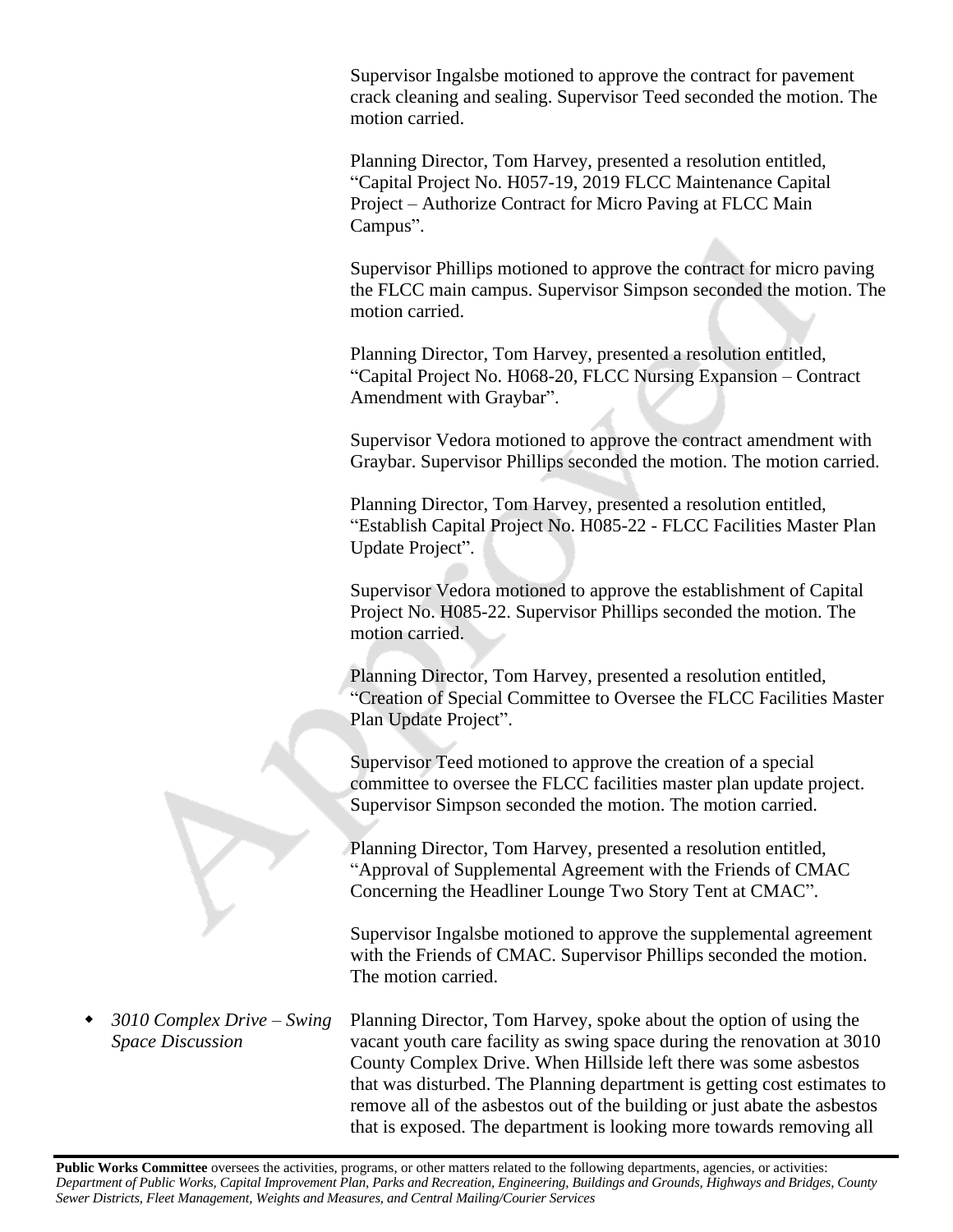|                                                | the asbestos. This will then allow them to create open space that can be<br>used as swing space during the 3010 County Complex renovation and<br>have it available for additional uses in the future. This may also be a<br>more efficient use of funds than having to rent office space during the<br>renovation. |
|------------------------------------------------|--------------------------------------------------------------------------------------------------------------------------------------------------------------------------------------------------------------------------------------------------------------------------------------------------------------------|
| Capital Project Payments                       | Supervisor Lightfoote asked if there were any questions or concerns<br>regarding the capital project payments as presented. Hearing none.<br>Supervisor Phillips motioned to approve the capital project payments as<br>presented, seconded by Supervisor Teed. The motion carried.                                |
| <b>PUBLIC WORKS CAPITAL</b><br><b>PROJECTS</b> |                                                                                                                                                                                                                                                                                                                    |
| <b>Resolutions</b>                             | Civil Engineer, Chris Day, presented a resolution entitled, "Capital<br>Project No. H050-18, Replace Main St Fisher Bridge – Resolution to<br>Close Project".                                                                                                                                                      |
|                                                | Supervisor Teed motioned to approve the closing of Capital Project No.<br>H050-18. Supervisor Simpson seconded the motion. The motion<br>carried.                                                                                                                                                                  |
|                                                | Civil Engineer, Chris Day, presented a resolution entitled, "Establish<br>Capital Project H084-22 Replacement of County Road 12 Culvert #35<br>and Authorize Purchase of Lands".                                                                                                                                   |
|                                                | Supervisor Ingalsbe motioned to approve the establishment of Capital<br>Project No. H084-22 and the purchase of lands. Supervisor Phillips<br>seconded the motion. The motion carried.                                                                                                                             |
|                                                | Civil Engineer, Chris Day, presented a resolution entitled, "Capital<br>Project No. H065-19, County Road 50 Preventive Maintenance -<br>Acceptance of Supplemental Agreement #2 to New York State<br>Revenue Contract".                                                                                            |
|                                                | Supervisor Vedora motioned to approve the acceptance of<br>supplemental agreement #2 for Capital Project No. H065-19.<br>Supervisor Teed seconded the motion. The motion carried.                                                                                                                                  |
| <b>Capital Project Payments</b>                | Supervisor Lightfoote asked if there were any questions or concerns<br>regarding the capital project payments as presented. Hearing none.<br>Supervisor Ingalsbe motioned to approve the capital project payments<br>as presented, seconded by Supervisor Teed. The motion carried.                                |
| <b>HIGHWAY</b>                                 |                                                                                                                                                                                                                                                                                                                    |
| Resolution                                     | Commissioner Wright presented a resolution entitled, "Renewal of On-<br>Demand Contracts with Consulting & Engineering Firms for Project<br>Assistance".                                                                                                                                                           |
|                                                | Supervisor Phillips motioned to approve the renewal of on-demand<br>contract with consulting & engineering firms. Supervisor Simpson                                                                                                                                                                               |

Public Works Committee oversees the activities, programs, or other matters related to the following departments, agencies, or activities: Department of Public Works, Capital Improvement Plan, Parks and Recreation, Engineering, Buildings and Grounds, Highways and Bridges, County *Sewer Districts, Fleet Management, Weights and Measures, and Central Mailing/Courier Services*

seconded the motion. The motion carried.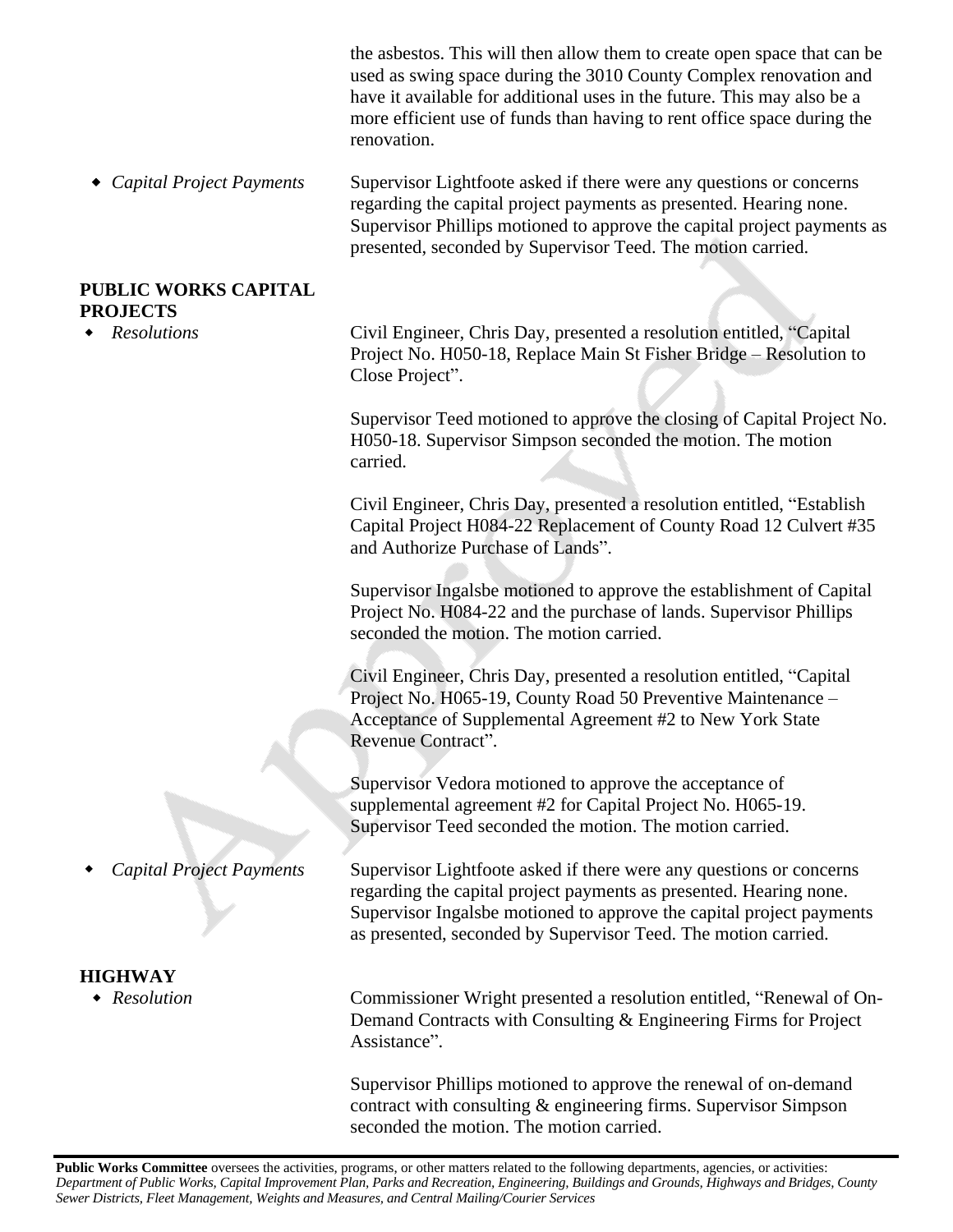Commissioner Wright presented a resolution entitled, "Authorize Contracts for Mowing Roadsides in Ontario County".

Supervisor Teed motioned to approve contracts for mowing roadsides. Supervisor Phillips seconded the motion. The motion carried.

 *2021-2022 Ontario County MS4 Annual Report* Deputy Commissioner McElligott let the committee know that they distributed about 69 pieces of educational material at the kiosk located at the DPW facility. This year within the MS 4 area 12 center line miles on County roads were swept, 7 County bridges were washed, and 42 catch basins were cleaned out. 20 employees also received stormwater training. This annual report is out for public comment until May 8<sup>th</sup>.

 *NYSDOT Abandonment – MeKeel Property* Planning Director, Tom Harvey, explained to the committee that this parcel was original where State Route 364 was located. In the 30's when the State decided to change the location of the road the State could not purchase land, so the County purchased it for them and deeded to the State. In the late 1980's when this parcel was being sold it was discovered that the parcel was still deeded to the County and not the landowner or State. At that time the County had the Chairman of the Board sign a quick claim deed to deed the property to the landowner. This was not legal as it was not the County's to give to the landowner, but since then surveyor and attorneys have gone by that quick claim deed. There is now a garage located on this parcel that the State owns and they State is telling the landowner that they need to take their garage down or pay for a DOT permit. The State has also said that they would be willing to abandon the property to the County if the County is willing to abandon it to the landowner. There is also a Town of Gorham water line that runs through this parcel. The State asking for a new map to be drawn and an environmental review completed, and an easement to the Town of Gorham for their water line to abandon the property to the County. Mr. Harvey will be talking more to the landowner and the Town of Gorham to comply with the State's request and get this parcel abandoned and in the landowner's name.

## **BUILDINGS AND GROUNDS**

 *Resolutions* Buildings and Grounds Supervisor, Steve Vanderbrook, presented a resolution entitled, "Award Bid B22042 Paint & Painting Supplies".

> Supervisor Vedora motioned to approve bid B22042 for paint and painting supplies. Supervisor Ingalsbe seconded the motion. The motion carried.

Buildings and Grounds Supervisor, Steve Vanderbrook, presented a resolution entitled, "Renew Quote Q21046 Maintenance of Oil-Water Separator Systems".

Supervisor Phillips motioned to approve the renewal of quote Q21046 for maintenance of the oil-water separator systems. Supervisor Teed seconded the motion. The motion carried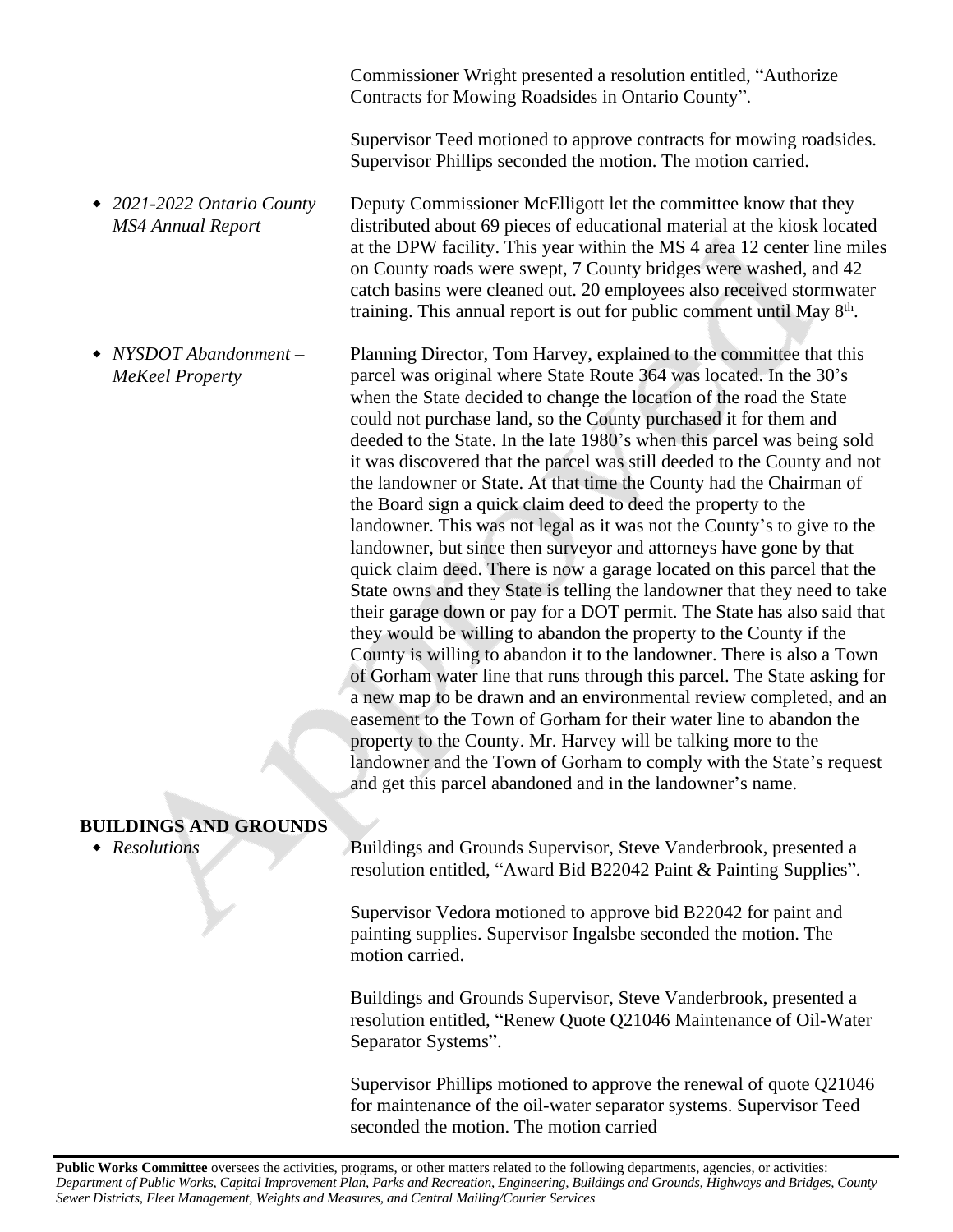The resolution to award contract for brokering the supply of natural gas was pulled from the agenda.

| <b>SEWER DISTRICTS</b>                                  |                                                                                                                                                                                                                                                                                                                                                                    |
|---------------------------------------------------------|--------------------------------------------------------------------------------------------------------------------------------------------------------------------------------------------------------------------------------------------------------------------------------------------------------------------------------------------------------------------|
| $\triangleleft$ Resolution                              | Deputy Commissioner McElligott presented a resolution entitled,<br>"Award Bid B22036 Hauling and Disposal of Sludge".                                                                                                                                                                                                                                              |
|                                                         | Supervisor Phillips motioned to approve bid B22036 hauling and<br>disposal of sludge. Supervisor Simpson seconded the motion. The<br>motion carried.                                                                                                                                                                                                               |
| <b>CAPITAL IMPROVEMENT</b><br>PLAN 2023-2028            |                                                                                                                                                                                                                                                                                                                                                                    |
| Sheriff Vehicles - Proposed<br><b>Replacement Plans</b> | Commissioner Wright reviewed the proposed fleet replacements and<br>purchases in the 2023-2028 capital improvement plan. He also                                                                                                                                                                                                                                   |
| Proposed Fleet Purchases -<br>2023 & 2024               | reviewed how the current fleet is scored for replacement and where<br>each vehicle stands. He then reviewed replacements by department.<br>They are still waiting on lease prices and will come back to committee<br>when they are received.                                                                                                                       |
|                                                         | Supervisor Vedora motioned to approve replacements and purchases as<br>presented. Supervisor Ingalsbe seconded the motion. The motion<br>carried.                                                                                                                                                                                                                  |
|                                                         |                                                                                                                                                                                                                                                                                                                                                                    |
| <b>COUNTY ADMINISTRATOR</b><br>$\bullet$ Update         | County Administrator, Chris DeBolt, would like to put out an RFP for a<br>County wide energy efficiency study. It has been 12 years since this<br>was completed.                                                                                                                                                                                                   |
|                                                         | Committee agreed that this would be a good idea and asked for him to<br>go forward with the RFP.                                                                                                                                                                                                                                                                   |
| <b>PUBLIC WORKS UPDATE</b>                              | Deputy Commissioner McElligott let the committee know that they<br>will be utilizing an on-demand contract with Barton and Loguidice for<br>a sewer study related to a new development in Canandaigua. This will<br>be to make sure they are installing the correct size pipe to allow for<br>later expansion.                                                     |
|                                                         | Civil Engineer, Chris Day, informed the committee that they have done<br>more soil testing at the County Road 4 and County Road 20 site and the<br>soil isn't as bad as they had thought. The project is now only \$700,000<br>over budget instead of \$900,000. He will be going be to the TIP to<br>request additional funds next week.                          |
|                                                         | Mr. Day also let the committee know that they have two embankment<br>failures that need to be addressed. One on County Road 36 and one on<br>County Road 37. The one on County Road 36 is actively moving and is<br>complicated slightly due to a water line that is also moving within the<br>bank. They are working with a company called GSI that get estimates |

to stabilize both locations.